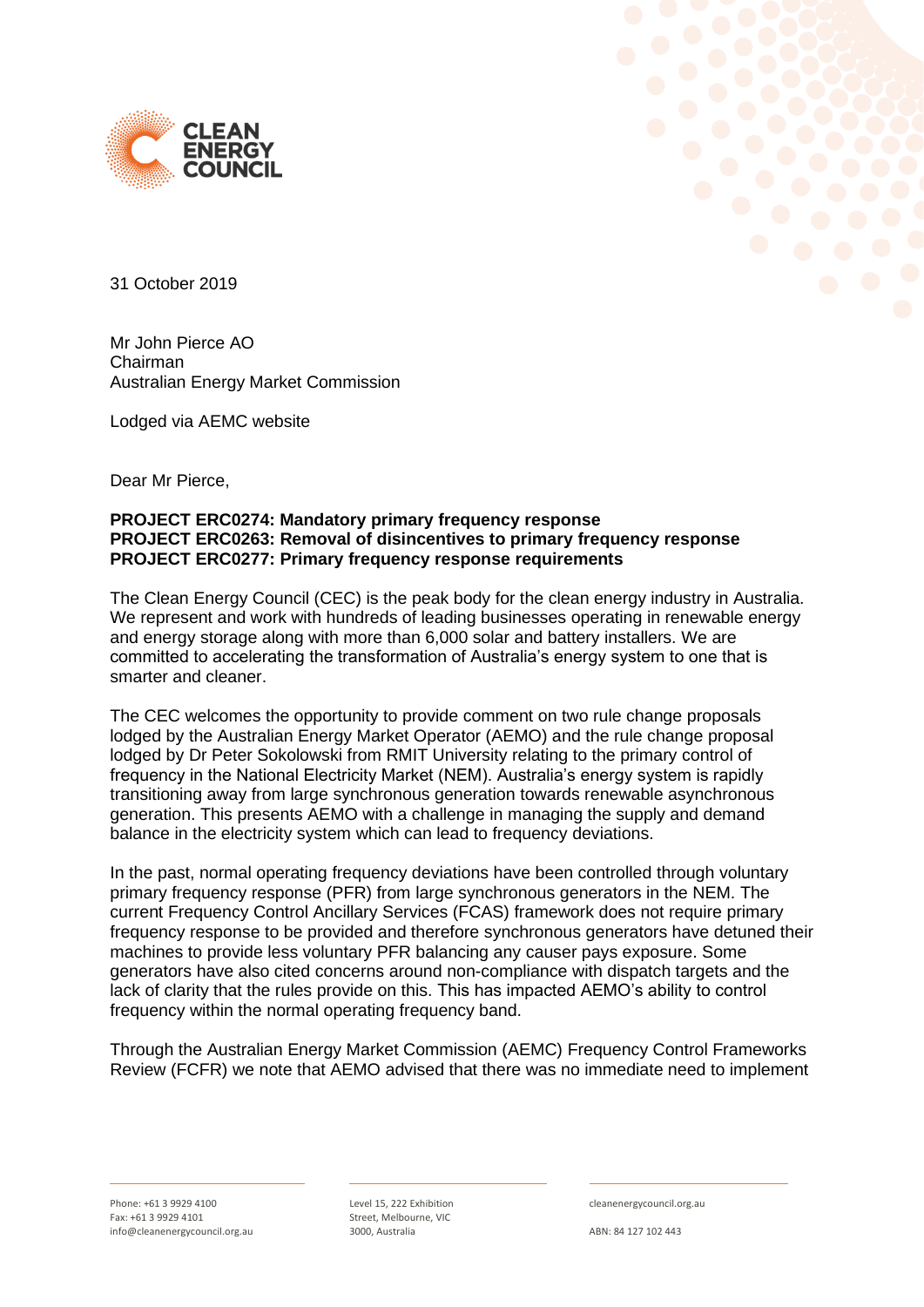regulatory change to address the deterioration in normal operating frequency<sup>1</sup>. Through the review process AEMO also noted that although there was no immediate need for regulatory change, there is a need to find a more permanent solution to the issue. The CEC was supportive of this approach through the FCFR, however the system has continued to rapidly transition. We note the AEMO 25 August separation event has been used as evidence for the proposed change and the report states there is now an immediate need for an interim PFR mechanism to improve primary frequency control at both new and existing NEM connection points<sup>2</sup>.

The CEC respects that AEMO's primary responsibility is system security and reliability and that the intent of the rule change proposals is to address AEMO's immediate concerns. The current proposed mandatory PFR requirements by AEMO may be technically workable for the industry, however we suggest that it is inefficient to require the entire generation fleet to meet PFR requirements when a more targeted method such as direct contracting may be more cost effective in restoring frequency control in the interim. This type of approach would also recognise the generators who are best placed to respond to local frequency deviations at lowest cost.

We believe creating an interim mandatory PFR requirement on all generators may not complement the need to transition to a long-term option presented through the FCFR. The CEC is concerned that a mandatory requirement will delay the implementation of a long-term framework for PFR. We note that the proposed rule changes do not include an end date for the mandatory requirement or any discussion on transitional measures to a long-term framework for PFR. We are concerned that implementing a mandatory requirement on industry will be relied upon for frequency control longer than intended as future frameworks are developed.

The clean energy industry supports the FCFR recommendations for the establishment of market-based options as the long-term PFR framework that will recognise the quality (speed and accuracy) of new technologies, such as batteries, can provide as a PFR service. In the interim, an alternative approach such as a direct contracting model could be an effective first step towards a full market-based framework, it would provide the incentives to ensure the long-term market-based framework development is brought forward as fast as practically possible.

The CEC supports both rule change proposals that seek to remove perceived disincentives to providing PFR in the NER, particularly to clarify that responding to frequency deviations will not be considered as non-conformance with dispatch targets. The outlined changes will remove any disincentives, perceived or real, to generators voluntarily providing primary frequency control to locally detected frequency deviations. This may contribute to improving the continued decline in frequency performance outside the normal operating frequency band in the NEM.

<sup>&</sup>lt;sup>1</sup> AEMC, Frequency control frameworks review, 26 July 2018, p iii, available at [https://www.aemc.gov.au/sites/default/files/2018-](https://www.aemc.gov.au/sites/default/files/2018-07/Final%20report.pdf) [07/Final%20report.pdf](https://www.aemc.gov.au/sites/default/files/2018-07/Final%20report.pdf)

 $2\overline{AEMO}$ , Final Report – Queensland and South Australia system separation on 25 August 2018, 10 January 2019, p 8, available a[t https://www.aemo.com.au/-](https://www.aemo.com.au/-/media/Files/Electricity/NEM/Market_Notices_and_Events/Power_System_Incident_Reports/2018/Qld---SA-Separation-25-August-2018-Incident-Report.pdf) [/media/Files/Electricity/NEM/Market\\_Notices\\_and\\_Events/Power\\_System\\_Incident\\_Reports/2018/Qld---SA-Separation-25-](https://www.aemo.com.au/-/media/Files/Electricity/NEM/Market_Notices_and_Events/Power_System_Incident_Reports/2018/Qld---SA-Separation-25-August-2018-Incident-Report.pdf)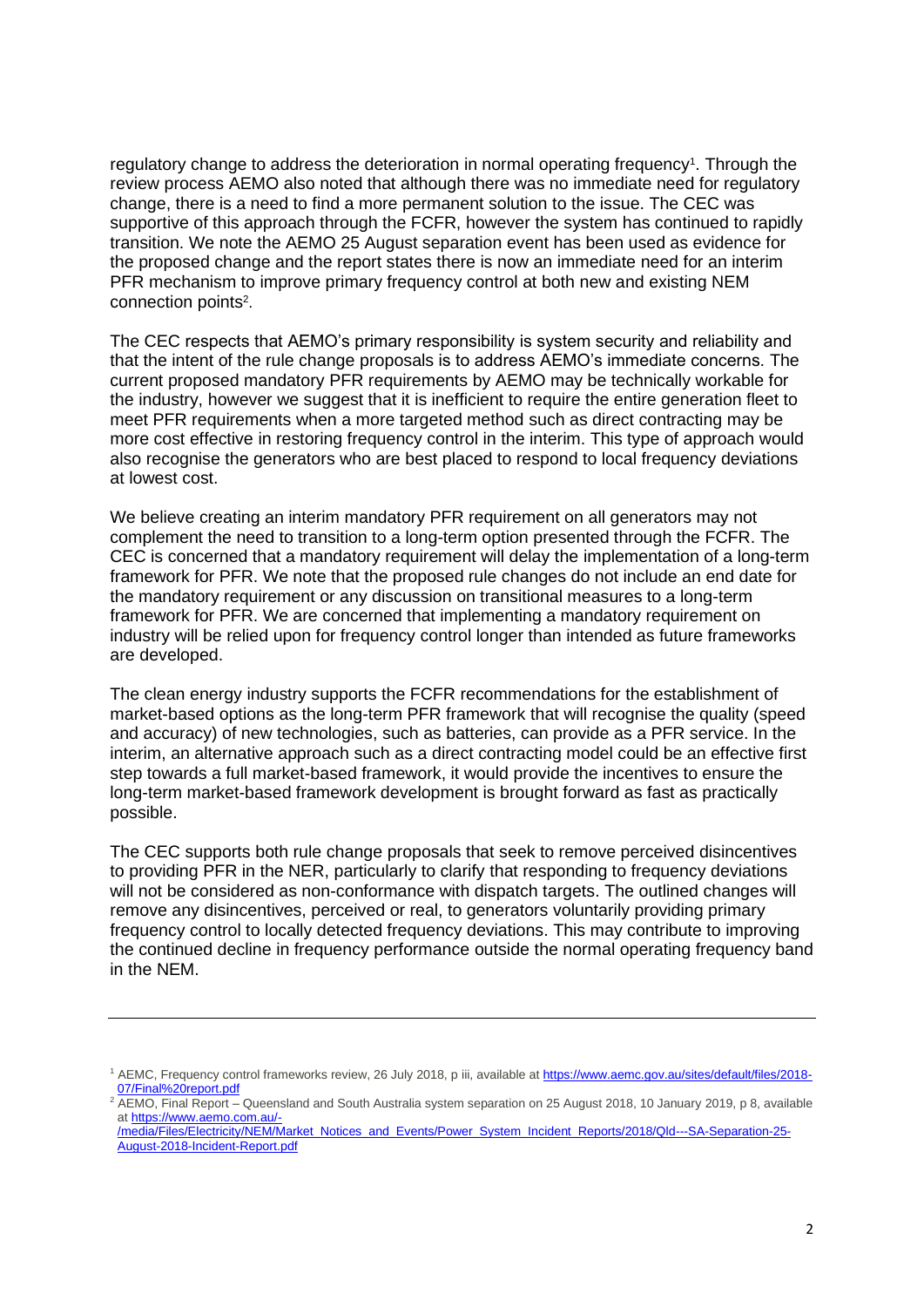In the attachment below we outline our comments relating to the proposed rule change requests, including the technical requirements of the AEMO proposed frequency response requirements, comments regarding the success of an interim PFR mechanism and the longterm need for a market-based approach to PFR in the NEM.

The CEC appreciates the opportunity to nominate our members to participate in the PFR rule change requests technical working group. This will give our members a valuable opportunity to add to the technical discussion as these rule changes are progressed.

Thank you for the opportunity to comment on this consultation. If you would like to discuss any of the issues raised in this submission, please contact Tom Parkinson, Policy Officer, on (03) 9929 4156 or tparkinson@cleanenergycouncil.org.au or myself, as outlined below.

Yours sincerely,

attorn

Lillian Patterson Director Energy Transformation (03) 9929 4142 [lpatterson@cleanenergycouncil.org.au](mailto:lpatterson@cleanenergycouncil.org.au)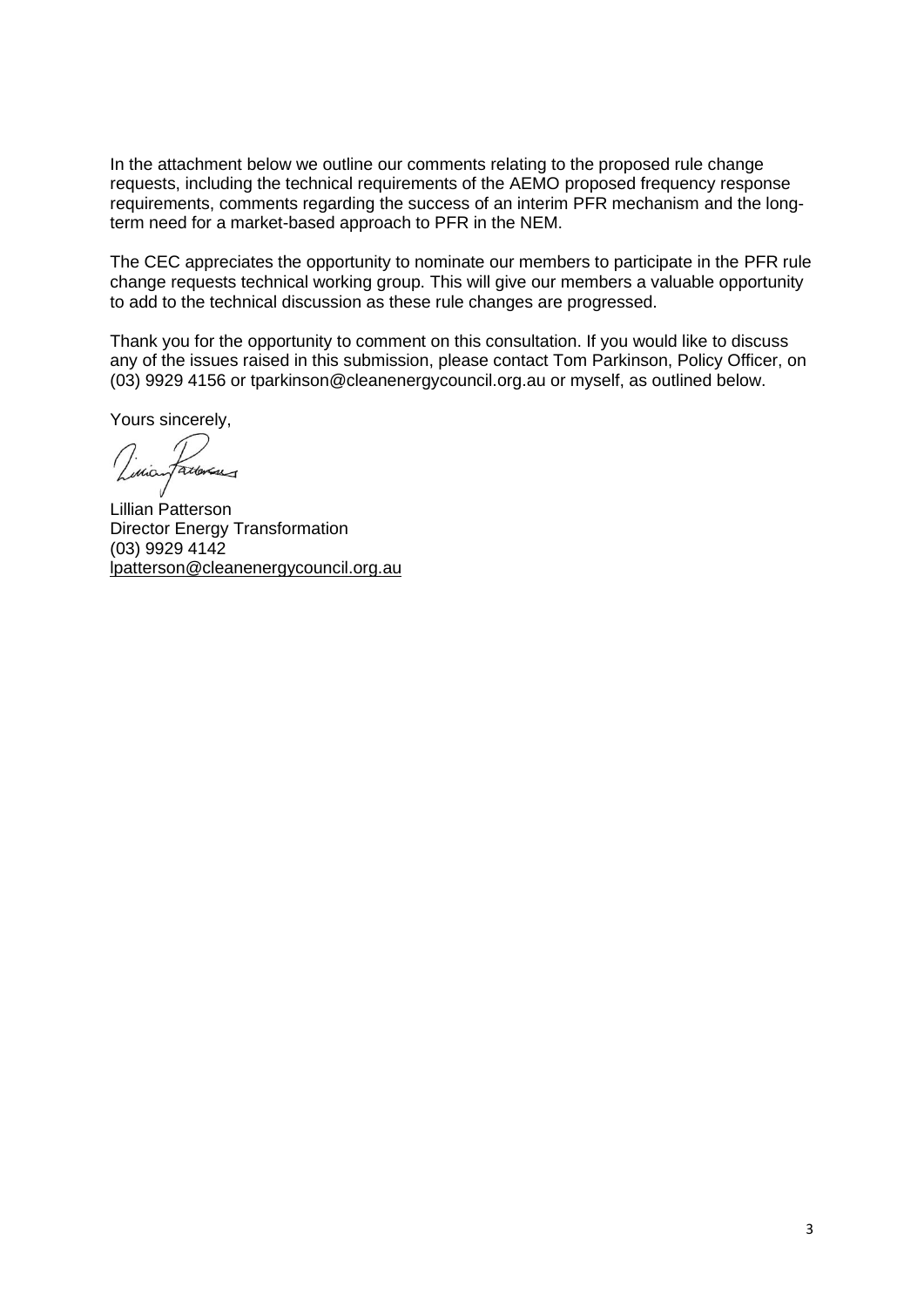## **AEMO and Dr Sokolowski rule change proposals**

Broadly, the proposed technical requirements within AEMO's rule change request for mandatory primary frequency control are achievable by the majority of new renewable generators entering the NEM. We note however that mandating a response from all generators will fail to capture the least cost provision of PFR and may not represent the most cost-efficient interim solution. It is important that generators who face significant upgrade costs or are physically unable to meet the requirement are not penalised through increased causer pays factors or in other ways.

An integral component of the proposed change is for generators to maintain conformance with their dispatch targets while responding to local frequency deviations. Operating in a frequency response mode will mean generators will need to fluctuate away from dispatch instructions to arrest locally detected frequency deviations.

The two mandatory PFR rule change requests from AEMO and Dr Sokolowski present ±0.015Hz and ±0.025Hz respectively as the two options for generator deadband limits. The CEC suggests the proposed deadband of ±0.025Hz by Dr Sokolowski is more reasonable as a tighter deadband may increase the wear and tear on generating units such as wind turbines as they work to control their active power output.

To achieve the proposed AEMO technical requirements set out in the primary frequency response requirements document, older generators may face some upgrade costs that are dependent on their generator control system settings. For example, a modern solar farm will usually be able to provide lower services at most times and raise services if the generator is constrained or operating below their nominal output. An older generator may not be able to provide any frequency response at all, even if curtailed, without significant upgrades which may involve significant cost. If implemented, the CEC support the intention for generators to be able to recover their upgrade costs for meeting this requirement, although we again note that this may not be the most cost-efficient method for providing PFR in the NEM.

The CEC supports exemptions for generators that are unable to meet the requirements to provide mandatory PFR without significant upgrade costs. Further details are needed from AEMO on what would constitute 'significant augmentation' so generators can appropriately assess if they would be exempt<sup>3</sup>. We also suggest the AEMC consider the inclusion of these exemption provisions within the NER.

Similarly, we suggest further detail is developed and made available so industry is able to understand how the decision to not require headroom to provide raise services will be applied. This is particularly important for solar generators who need to ensure this exclusion will protect their right to generate at full capacity and as such only provide lower services in this instance.

<sup>&</sup>lt;sup>3</sup> AEMO, Primary frequency response requirements, August 2019, available a[t https://www.aemc.gov.au/sites/default/files/2019-](https://www.aemc.gov.au/sites/default/files/2019-10/AEMO%20-%20Primary%20frequency%20response%20requirements%20V1.1%20-%20markup.PDF) [10/AEMO%20-%20Primary%20frequency%20response%20requirements%20V1.1%20-%20markup.PDF](https://www.aemc.gov.au/sites/default/files/2019-10/AEMO%20-%20Primary%20frequency%20response%20requirements%20V1.1%20-%20markup.PDF)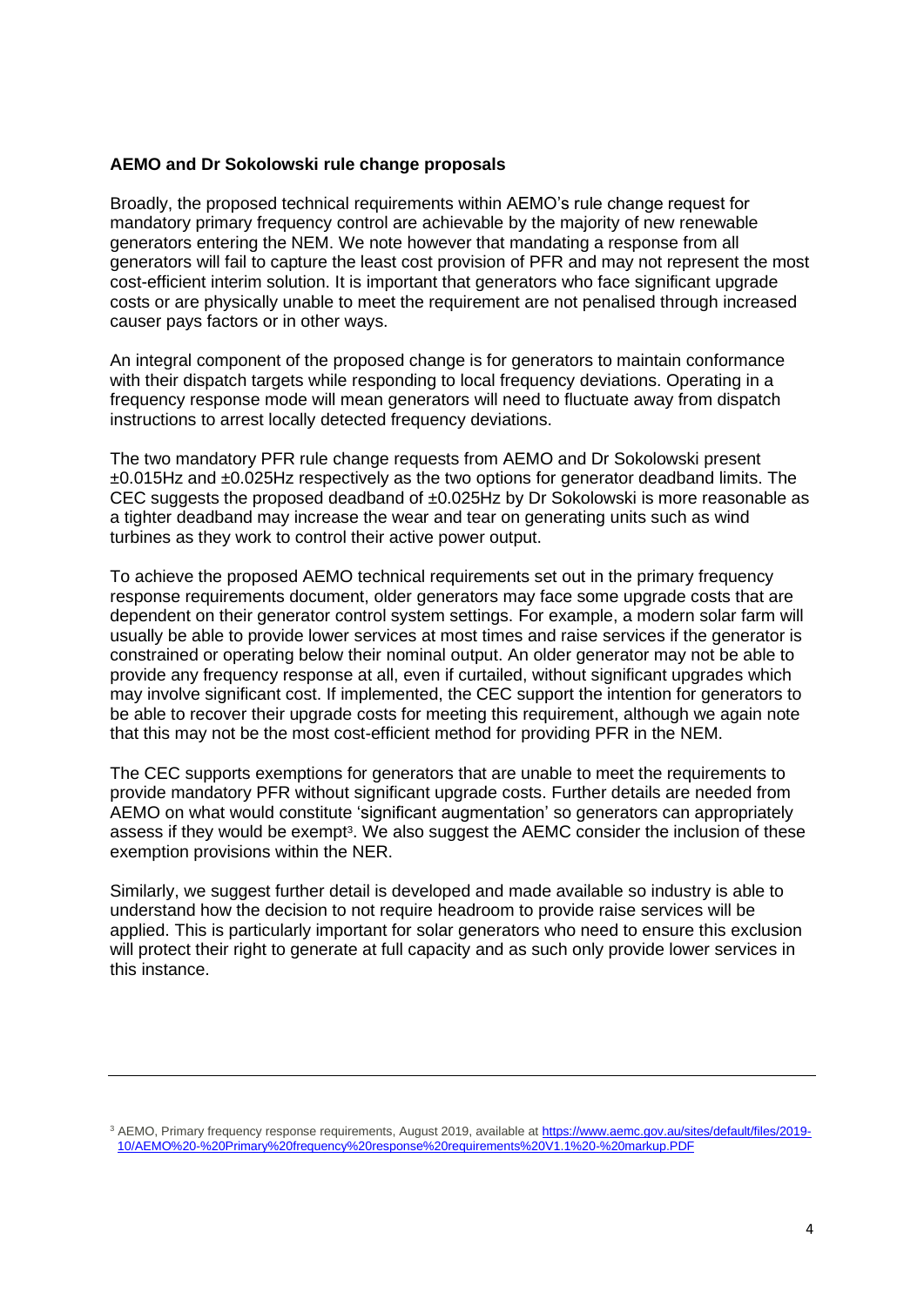## **Implementation of an interim framework**

The CEC recognise that the mandatory PFR rule change proposals have been lodged with the intention to be an interim requirement in response to an increase in frequency deviations in the NEM. We are supportive of a mechanism for AEMO to improve frequency deviations in the interim and of the development of a permanent market-based solution to support the changing generation mix.

The AEMO 25 August separation event final report recommends that a permanent PFR solution should be developed and progressed to the implementation stage by mid-2020<sup>4</sup>. Even with the assumption this timeline may not be met, it suggests the interim arrangements implemented for PFR in the NEM will not be relied on for a long period before a long-term market or incentive-based mechanism is established. This suggests an interim solution that has a sunset date (or similar), is easy to implement, is low cost, utilises those generators that are best placed to provide PFR and supports the transition to a new PFR market would be the suitable option.

The CEC suggest the AEMC consider how the intention for the chosen PFR mechanism to act as an interim measure is recognised in any final rule decision. It is important that an interim solution is constructed appropriately in the NER, with provisions in place so it is not relied on as a long-term measure. This could include an end date for the requirement, or at minimum a review date to revisit the need for the interim solution and ensure it is still fit for purpose.

The AEMC should also consider the ability for an interim PFR framework to efficiently transition to a long-term market based PFR framework. We consider a mandatory requirement for PFR from all generators will be an inefficient transition to a market-based framework, as there will be no incentive for the highest quality primary frequency control (speed and accuracy of response) to provide the service first. An alternative approach to interim PFR such as direct contracting with generators who are best placed to provide this solution would provide the interim steps and signals to inform the development of a marketbased framework.

As an interim solution, mandating PFR will not provide the most cost effective or quickest relief to frequency deviations outside the normal operating band in the NEM. Some generators will require substantial upgrades to meet the proposed technical requirements, with AEMO proposing these costs will be recovered from participant fees. Direct contracts with generators who are best placed and appropriately located to provide PFR can be implemented quickly and will ensure the generators who can provide PFR at least-cost to the system, without requiring costly upgrades, are utilised in the first instance.

<sup>4</sup> AEMO, Final Report – Queensland and South Australia system separation on 25 August 2018, 10 January 2019, p 8, available a[t https://www.aemo.com.au/-](https://www.aemo.com.au/-/media/Files/Electricity/NEM/Market_Notices_and_Events/Power_System_Incident_Reports/2018/Qld---SA-Separation-25-August-2018-Incident-Report.pdf) [/media/Files/Electricity/NEM/Market\\_Notices\\_and\\_Events/Power\\_System\\_Incident\\_Reports/2018/Qld---SA-Separation-25-](https://www.aemo.com.au/-/media/Files/Electricity/NEM/Market_Notices_and_Events/Power_System_Incident_Reports/2018/Qld---SA-Separation-25-August-2018-Incident-Report.pdf) [August-2018-Incident-Report.pdf](https://www.aemo.com.au/-/media/Files/Electricity/NEM/Market_Notices_and_Events/Power_System_Incident_Reports/2018/Qld---SA-Separation-25-August-2018-Incident-Report.pdf)